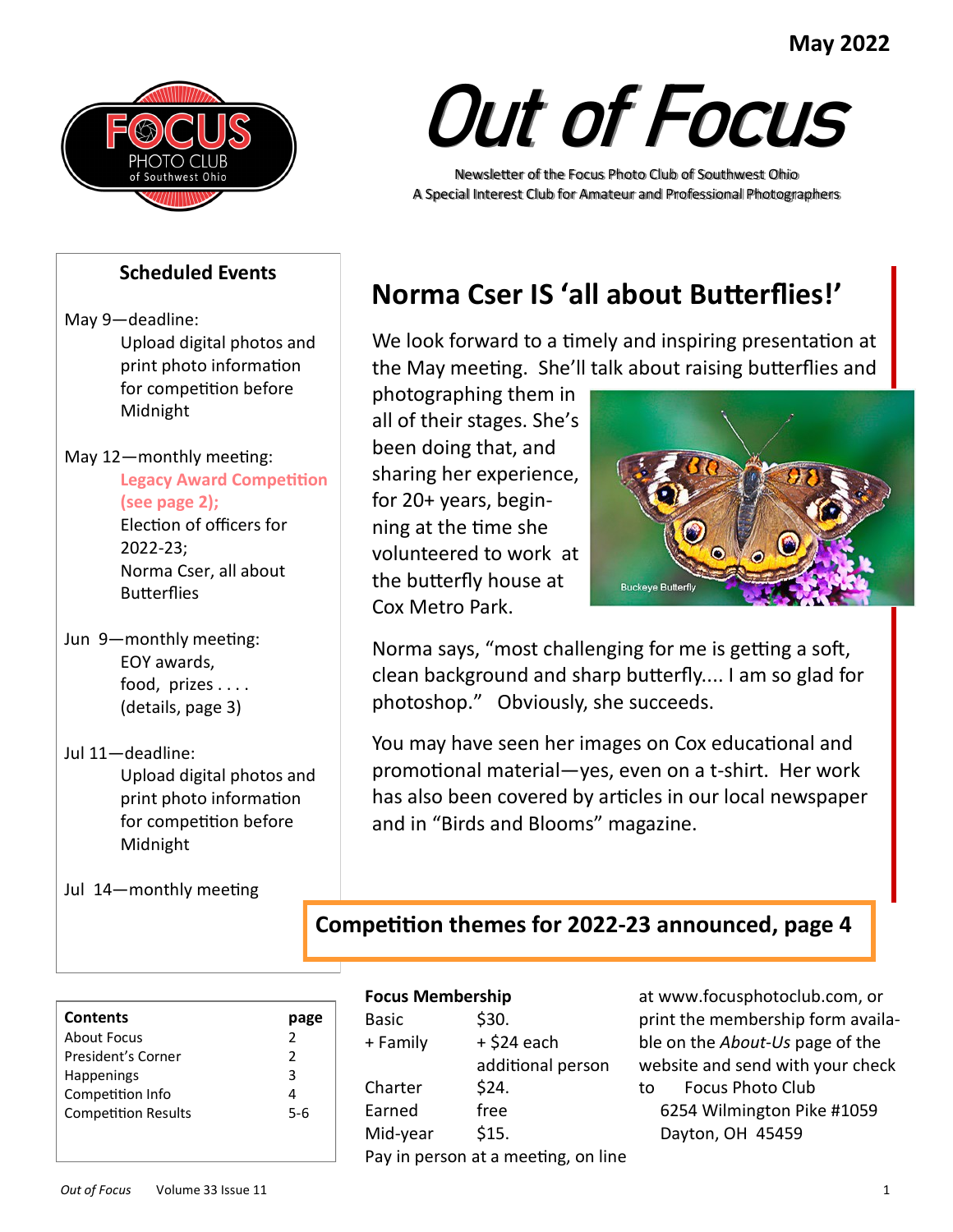**Focus Photo Club meets** on the 2nd Thursday of the month, July—May, from 6:45—9:00 pm at Central Christian Church, 1200 Forrer Blvd, Kettering, OH. Guests are welcome.

**Find Focus Photo Club on the web** at https://www.focusphotoclub.com, for rules and regulations, history of competition results, images from the most recent competition and links to some members' personal web pages.

**Check Focus Photo Club on Facebook**  for conversations between members, timely reminders, and the latest on group outings.

**Send mail to Focus Photo Club 6254 Wilmington Pike #1059 Dayton, OH 45459**

**The newsletter***, Out of Focus,* is published monthly to inform members and friends of Focus Photo Club about club events, club competition, and other photography/photographer items of interest. **Distribution is via email.** A copy is also posted on www.focusphotoclub.com.

**Do you have corrections** to or suggestions for the newsletter content? **Contact pelliott1@woh.rr.com.**

| <b>Executive Board 2021-2022</b> |                      |  |  |  |
|----------------------------------|----------------------|--|--|--|
| Interim President                | Susan Willin         |  |  |  |
| <b>Vice President</b>            | Stephen Goldberg     |  |  |  |
| Secretary                        | Kathy Moore          |  |  |  |
| Treasurer                        | Joyce Willis         |  |  |  |
| <b>Competition Chair</b>         | Louise Haws          |  |  |  |
| Digital Comp Chair               | Janet Bollinger      |  |  |  |
| Historian                        | Julie Lucht          |  |  |  |
| Hospitality Chair                | Pat McCarthy         |  |  |  |
| Membership/PR                    | Pat Flliott          |  |  |  |
| Program Chair                    | Tom Entingh          |  |  |  |
| Site Liaison                     | John Murphy          |  |  |  |
| Webmaster                        | Susan Willin         |  |  |  |
| Co-founder                       | Nancy Roach (d.)     |  |  |  |
| Co-founder                       | Brook Brandewie (d.) |  |  |  |

# **President's Corner**

We are gearing up for a busy meeting this month! It's our last competition month and it looks like it will be a very tight race for Photographer of the Year! We will also be electing our FOCUS Board officers for the new year starting in July. All positions are open except for President. I have compiled the nominations and will have a voting sheet for all at the May Meeting. It's still not too late to volunteer or to nominate someone for a position. Our presentation speaker is the one and only Norma Cser who will share her knowledge and excitement of butterflies and tips on how best to capture their beauty.

We also have a lot of great events coming up to look forward to. Our End of the Year Banquet is coming up on Thursday, June 9th at the church. This will be an awesome end of the year celebration with a potluck carry in dinner, awards for the top photographers, our traditional 'Legacy Award', and a 50/50 raffle. We will share and discuss the details at the meeting this month.

I look forward to seeing everyone on May 12th!

Susan

#### **Competition for the Legacy Award**

will take place at the May meeting. Entries must be prints which are matted or mounted on backing, but not framed. Each club member may enter up to 2 images. Otherwise, restrictions are few: doesn't matter if a print has been in competition before, does not need to be associated with a club event, it **should** adhere to the clubs rules about good taste.

Be sure that you can not be identified as the photographer—no water marks or signatures. At the meeting, each print will be assigned a number which will associate it with you.

Every member in attendance at the meeting will have the opportunity to vote for their favorites. Winners will be announced at the June Awards Ceremony.

**The Legacy Award is a tribute to Focus Photo Club's founders, Brook Brandewie and Nancy Roach.**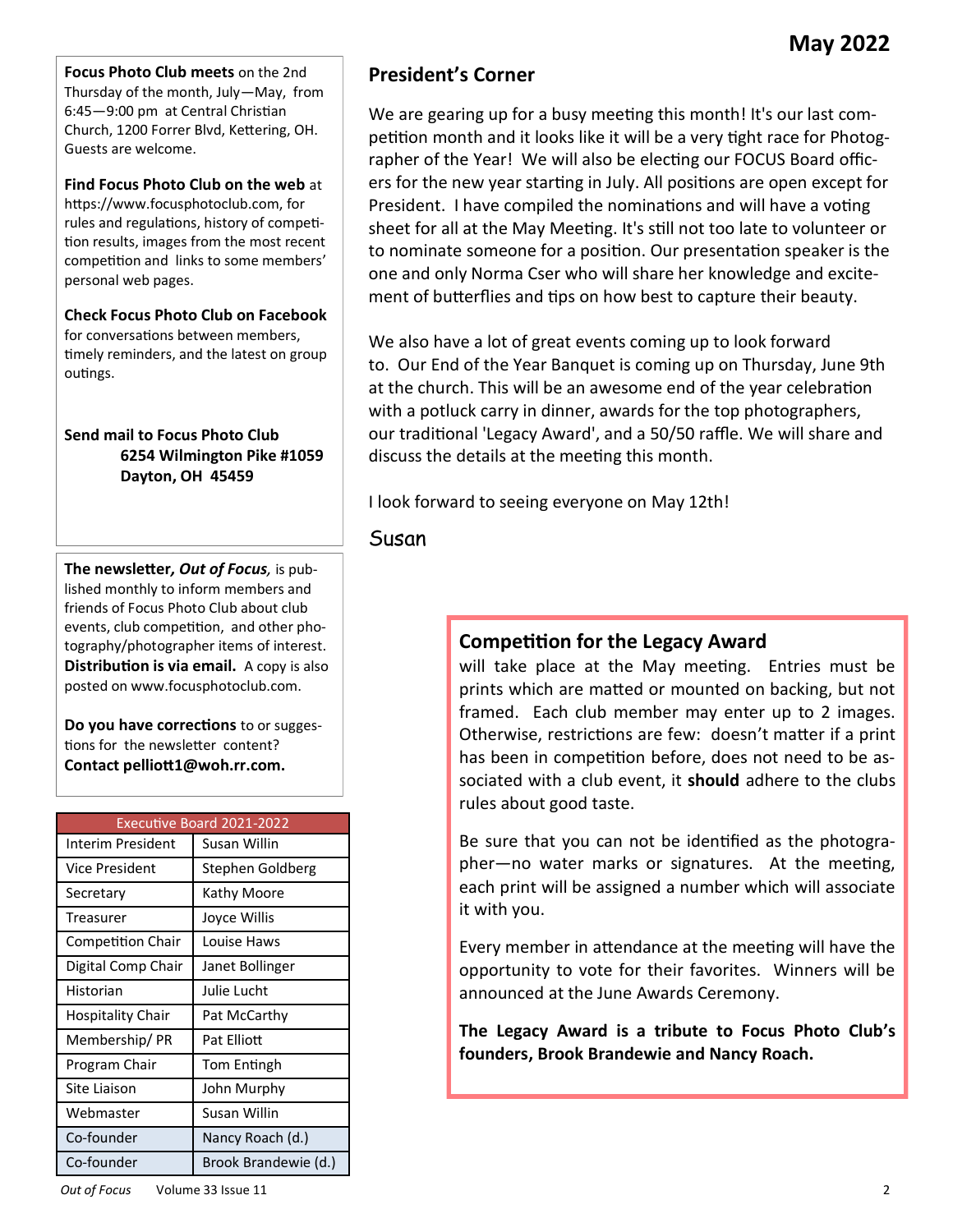# **EOY Awards Banquet**

Members and guests will gather to celebrate each other's achievements, revisit significant moments from the past year, try their luck in the raffle, and EAT **at Central Christian Church, our usual meeting place, at 7:00 pm on Thursday, June 9th.**

**Cost is \$10 per person.** Pre-pay at the May meeting or on line at https://end-of-year-banquet-64661.cheddarup.com/

**THE MENU: It's a potluck!** Pulled chicken and pulled pork sandwiches will be provided. Bring a side dish or desert to share. **Sign up at the May 12th meeting.**

If you have photos you'd like included in a **video review of the club year**, forward them to Julie Lucht at juliealucht@gmail.com.

#### **THE AWARDS:**

-Based on accumulated points from monthly competition -

**Top competitors in each category** and

Overall **Photographer of the Year**

-As voted on at the May meeting - **Legacy Award** in tribute to club founders, Brooke Brandewieand Nancy Roach -AND arbitrarily decided on by Louise Haws, coveted **Weezie Awards**.

#### **THE RAFFLE:**

50/50 plus merchandise donated by members

"SPRING is time for cleaning and enjoying the FOCUS PHOTO CLUB end of year AWARDS banquet. Part of the fun is dropping your raffle tickets into a bowl in front of the various items members have donated. Throughout the night we pick the "winners" by random drawings. To make this work, we need DONATIONS. **See the flyer [attached to the same email which delivered this news letter] to get ideas of what YOU might be able to donate**."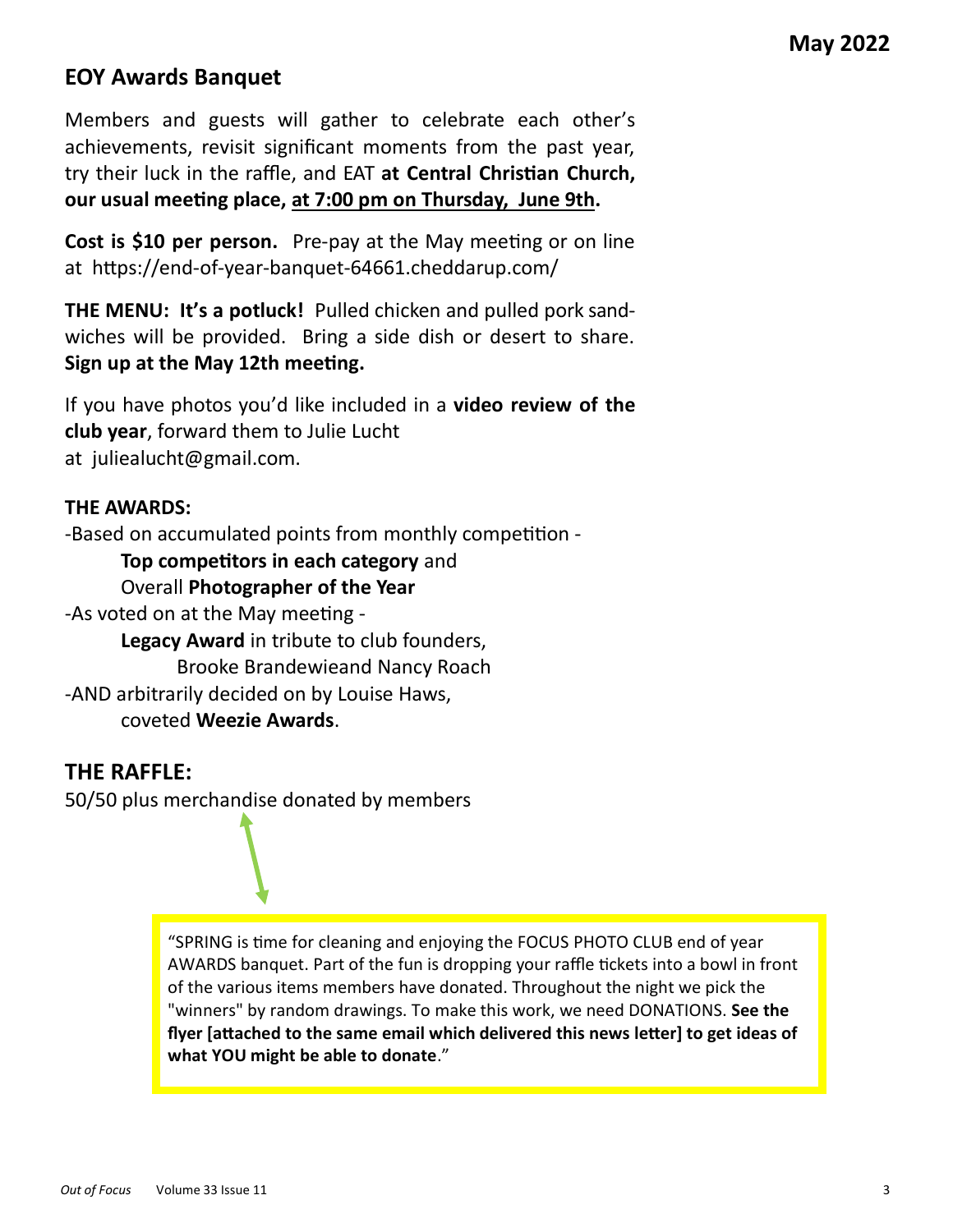# **Competition Themes May In Bloom** 2022 Jul Triple Trouble (groups of three) Aug One Word Essay (title of the image will be read during judging, "impact" will consider how well image reflects the title) Sep Purple Oct Beginnings Nov Frames Dec Doors 2023 Jan Top View (view from above) Feb Shoes Mar Faces in Things Apr Fragile May Boxes

**Focus Photo holds a monthly photo competition** for printed images and projected digital images. The optional competition theme for the month adds a challenge, or maybe an incentive, for the photographers. 1st, 2nd, 3rd, and Honorable Mention places are recognized in each category. Points based on placement level are accumulated towards End-of-Year awards.

"Winning" aside, we all benefit from seeing each others' work. Participation is a great opportunity for honing technique, stepping outside of usual subject arena, building a critical eye.

A qualified member (**dues must have been paid in advance, the member must be present at the meeting\***) may enter up to 4 photos per month but no more than 2 per category.

All entries, print and projected, must be uploaded/registered by 11:59 pm on the Monday prior to the monthly meeting. Print entries must arrive at the meeting no later than 7:15.

*\* A member may compete one time per year without being present.*  **See complete rules on the** *Competition* **page of the website, www.focusphotoclub.com.**

|                                   | <b>Competition Categories</b> |         |      |           |
|-----------------------------------|-------------------------------|---------|------|-----------|
|                                   |                               | Printed |      | Projected |
|                                   | Open                          | Theme   | Open | Theme     |
| <b>Color Standard</b>             | X                             | x       | X    | x         |
| Color<br><b>Unlimited Editing</b> | X                             | x       | X    | x         |
| Monochrome Un-<br>limited Editing | x                             |         | x    |           |

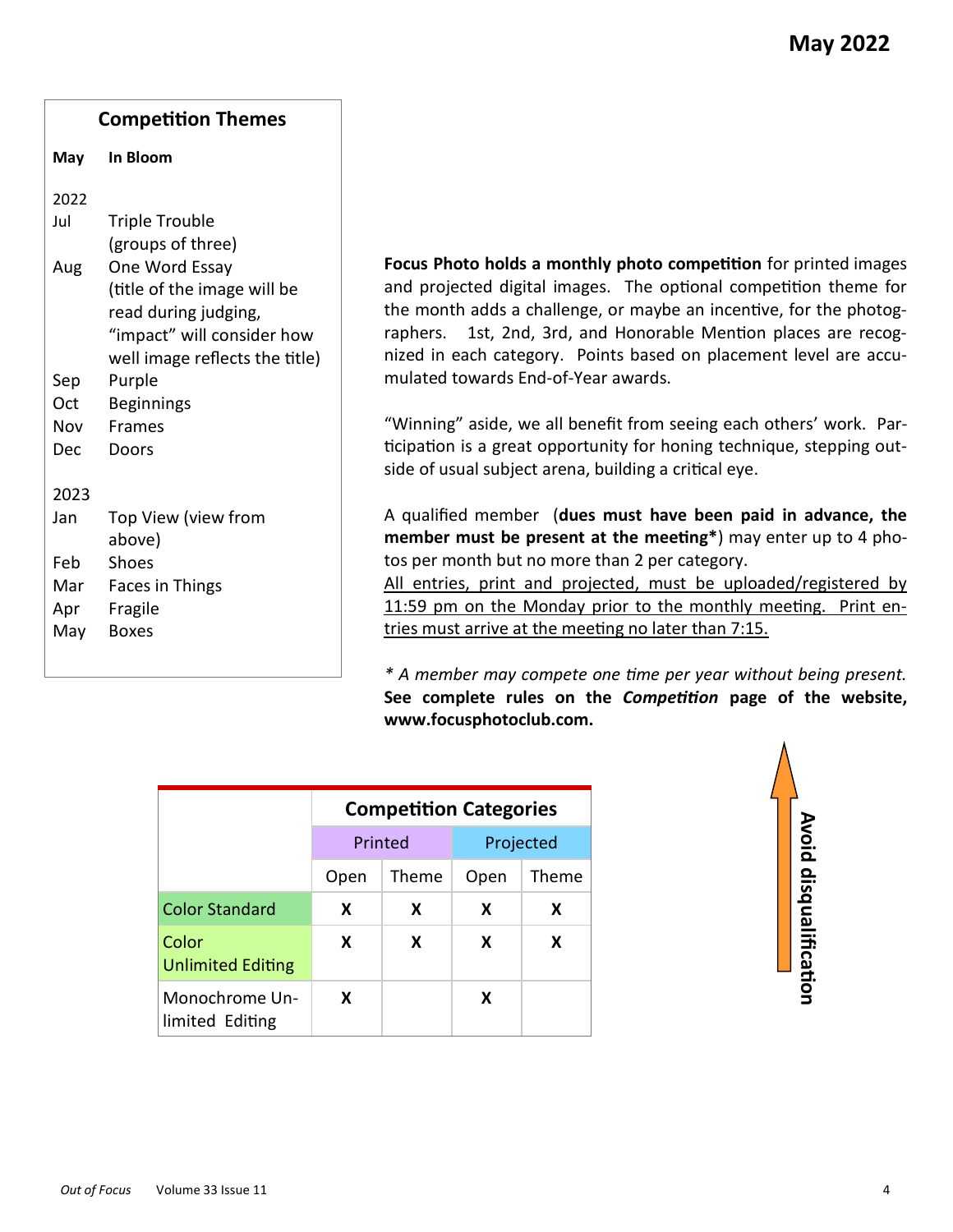#### April Printed Image Competition Results

|                   |                | <b>OPEN</b>                                      |                 |             | <b>THEME, Color Explosion</b>                |
|-------------------|----------------|--------------------------------------------------|-----------------|-------------|----------------------------------------------|
|                   |                | <b>Printed Color Standard Open</b>               |                 |             | <b>Printed Color Standard Theme</b>          |
| 1st               |                | Stephen Goldberg/Galapagos Land Iguana           | 1st             | Tom Temple  | Color of Glass                               |
|                   |                | Stephen Goldberg/Machu Pichu                     |                 | Ed Webb     | Color Slide St. Louis                        |
| 2nd               | Stan Rohrer    | GBH Looking for Lunch #795                       | 2 <sub>nd</sub> | Ed Webb     | Magical Car Hood                             |
|                   | Tom Temple     | Pinky                                            |                 |             |                                              |
| 3rd               | Ted R. Allison | East Channel Lighthouse #1                       |                 |             |                                              |
| <b>HM</b>         | Tom Temple     | <b>Purple Beauty</b>                             |                 |             |                                              |
|                   |                |                                                  |                 |             |                                              |
|                   |                |                                                  |                 |             |                                              |
|                   |                | <b>Printed Color Unlimited Editing Open</b>      |                 |             | <b>Printed Color Unlimited Editing Theme</b> |
| !st               | Ned Pennock    | <b>Dancing Crane</b>                             | 1st             | Louise Haws | <b>Bottles in Color</b>                      |
|                   | Stan Rohrer    | Dayton Arcade Giant #186                         | 2 <sub>nd</sub> | Ned Pennock | Colored Pencils with Ink Explosion           |
| 2 <sub>nd</sub>   |                | Stephen Goldberg/Galapagos Lava Lizard           | 3rd             | Stan Rohrer | Delco Park Sunrise #338                      |
|                   | Louise Haws    | Feasting                                         | <b>HM</b>       | Ed Webb     | Living Color                                 |
| 3rd               | Ed Webb        | Hocking Hills Church                             |                 |             |                                              |
|                   |                |                                                  |                 |             |                                              |
| П                 |                | <b>Printed Monochrome Unlimited Editing Open</b> |                 |             |                                              |
| 1st               | Ned Pennock    | Sandhill Cranes in Flight                        |                 |             |                                              |
| 2 <sub>nd</sub>   |                | Stephen Goldberg/Synchronized Fishing            |                 |             |                                              |
|                   | Louise Haws    | Door in Alaska                                   |                 |             |                                              |
| П                 | Stan Rohrer    | 765 Steam Engine #377                            |                 |             |                                              |
| 3rd               | Ted R. Allison | The Peculiar Institution                         |                 |             |                                              |
| $\blacksquare$ HM | Ted R. Allison | Hindu Temple                                     |                 |             |                                              |
|                   |                |                                                  |                 |             |                                              |

#### April Projected Image Competition Results

|                 |                             | <b>OPEN</b>                          |                 |                | <b>THEME, Color Explosion</b>         |
|-----------------|-----------------------------|--------------------------------------|-----------------|----------------|---------------------------------------|
|                 |                             | <b>Projected Color Standard Open</b> |                 |                | <b>Projected Color Standard Theme</b> |
| 1st             | Kathy Moore                 | Bashful                              | 1st             | Linda Daegele  | Count the Colors - I Dare You         |
| 2 <sub>nd</sub> | Joann Jozwiak               | Overachiever                         | 2 <sub>nd</sub> | Marilyn Silver | <b>Bryce Canyon Hoodoos</b>           |
| 3rd             | Sally Oberbeck              | Chickadee on Berries                 | 3rd             | Joann Jozwiak  | Bee on Blue Salvia                    |
|                 | Sally Oberbeck              | Owl Eyes                             | <b>HM</b>       | Linda Daegele  | Alien Fire bush                       |
|                 | George Sucich               | Zoo Train                            |                 |                | Lynn Milenkevich / Up Up and Away     |
| HМ              | Dean Brown                  | Passing Tanker Truck                 |                 | Sally Oberbeck | Chihuly Exploding                     |
|                 | Debbie Lehman Desert Blooms |                                      |                 | Holly Smith    | Colors of Blink                       |
|                 |                             | Lynn Milenkevich / A Sudden Uprising |                 |                |                                       |
|                 |                             |                                      |                 |                |                                       |